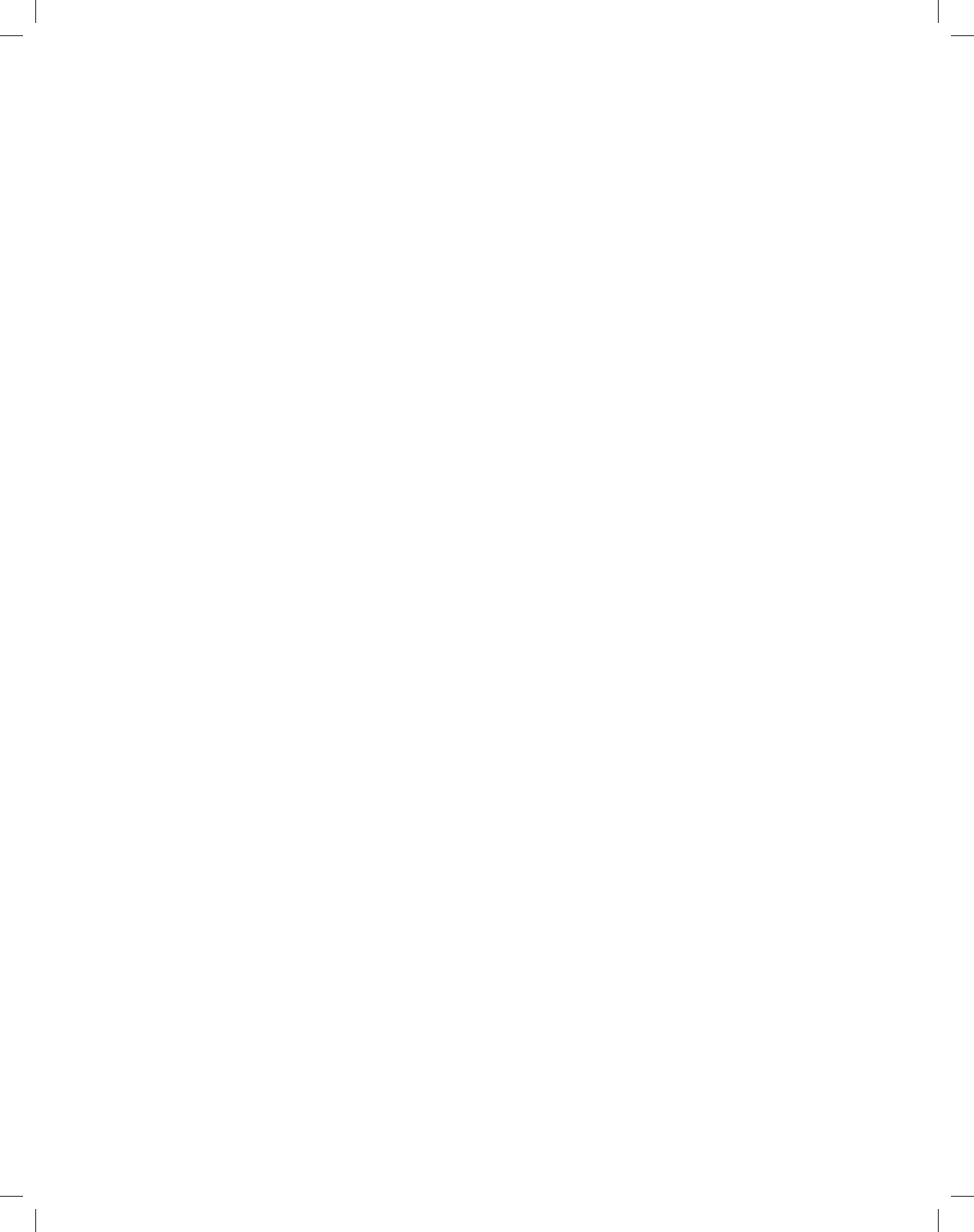# **TVS Next Inc., USA**

## **Balance Sheet as at 31st March 2022**

|                                     |                | As at                  |            | As at           |            |  |
|-------------------------------------|----------------|------------------------|------------|-----------------|------------|--|
| <b>Particulars</b>                  | <b>Note</b>    | <b>31st March 2022</b> |            | 31st March 2021 |            |  |
|                                     |                | <b>USD</b>             | ₹          | <b>USD</b>      | ₹          |  |
| <b>ASSETS</b>                       |                |                        |            |                 |            |  |
| <b>Non-current assets</b>           |                |                        |            |                 |            |  |
| Property, plant and equipment       | 5              | 8,747                  | 663,058    | 7,568           | 553,379    |  |
| - Others                            | 6              |                        |            | 4,740           | 346,607    |  |
| Assets for current tax (net)        | $\overline{7}$ | 27,905                 | 2,115,191  | 27,905          | 2,040,405  |  |
|                                     |                | 36,652                 | 2,778,249  | 40,213          | 2,940,391  |  |
| <b>Current assets</b>               |                |                        |            |                 |            |  |
| - Trade receivables                 | 9              | 528,491                | 40,059,655 | 615,985         | 45,040,817 |  |
| - Cash and cash equivalents         | 10             | 293,994                | 22,284,708 | 474,005         | 34,659,247 |  |
| - Other bank balances               | 10             | 10,000                 | 758,000    | 10,000          | 731,200    |  |
| - Other                             | 6              | 14,033                 | 1,063,726  | 4,371           | 319,640    |  |
| Other current assets                | 8              | 378,558                | 28,694,692 |                 |            |  |
|                                     |                | 1,225,076              | 92,860,781 | 1,104,361       | 80,750,904 |  |
| <b>Total assets</b>                 |                | 1,261,729              | 95,639,030 | 1,144,575       | 83,691,295 |  |
| <b>EQUITY AND LIABILITIES</b>       |                |                        |            |                 |            |  |
| <b>Equity</b>                       |                |                        |            |                 |            |  |
| Equity Share capital                | 11             | 368,170                | 27,907,286 | 368,170         | 26,920,590 |  |
| Other equity                        |                | 58,493                 | 4,433,760  | 14,713          | 1,075,824  |  |
| <b>Total equity</b>                 |                | 426,663                | 32,341,046 | 382,883         | 27,996,415 |  |
| <b>Liabilities</b>                  |                |                        |            |                 |            |  |
| <b>Current liabilities</b>          |                |                        |            |                 |            |  |
| <b>Financial liabilities</b>        |                |                        |            |                 |            |  |
| Dues to others                      | 12             | 803,290                | 60,889,402 | 728,307         | 53,253,788 |  |
| - Other financial liabilities       | 13             | 16,367                 | 1,240,594  | 8,061           | 589,450    |  |
| <b>Other current liabilities</b>    | 14             | 15,409                 | 1,167,988  | 25,323          | 1,851,642  |  |
| <b>Total current liabilities</b>    |                | 835,066                | 63,297,984 | 761,692         | 55,694,880 |  |
| <b>Total equity and liabilities</b> |                | 1,261,729              | 95,639,030 | 1,144,575       | 83,691,295 |  |

Director

 **Vinod Krishnan Ning Arishnan Preethi Krishna Kiran Ghodgaonkar Ning Arishna** Kiran Ghodgaonkar **Director** Director

Place : New York Date : April 15, 2022

 $\overline{\phantom{a}}$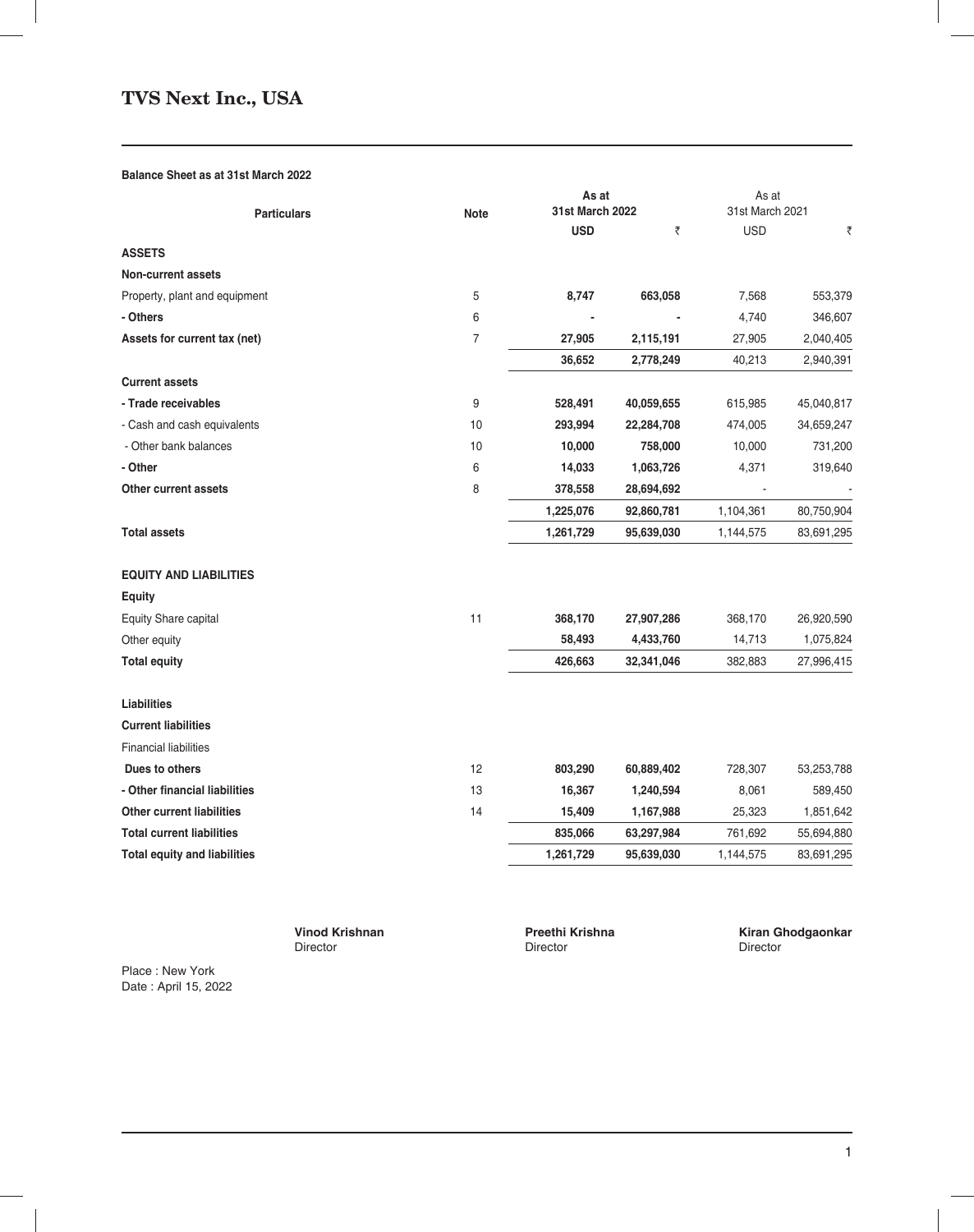## **Statement of Profit and Loss for the year ended 31st March 2022**

|                                                                                                            | <b>Note</b> | Year ended<br><b>31st March 2022</b> |             | Year ended<br>31st March 2021 |                   |
|------------------------------------------------------------------------------------------------------------|-------------|--------------------------------------|-------------|-------------------------------|-------------------|
|                                                                                                            |             | <b>USD</b>                           | ₹           | <b>USD</b>                    | ₹                 |
| Revenue from operations<br>Other income                                                                    | 15<br>16    | 2,140,248                            | 159,277,219 | 677,095                       | 50,233,651        |
| <b>Total Income</b>                                                                                        |             | 2,140,248                            | 159,277,219 | 677,095                       | 50,233,651        |
| <b>Expenses</b>                                                                                            |             |                                      |             |                               |                   |
| Employee benefits expense                                                                                  | 18          | 114,162                              | 8,495,931   | 181,754                       | 13,484,294        |
| Depreciation and amortization expense                                                                      | 19          | 1,382                                | 102,864     | 598                           | 44,539            |
| Other expenses                                                                                             | 20          | 1,980,924                            | 147,420,332 | 543,490                       | 40,321,495        |
| <b>Total expenses</b>                                                                                      |             | 2,096,468                            | 156,019,127 | 725,841                       | 53,850,328        |
| Profit before exceptional items and tax<br>Exceptional item                                                |             | 43,780                               | 3,258,092   | (48, 747)                     | (3,616,677)       |
| Profit before tax                                                                                          |             | 43,780                               | 3,258,092   | (48, 747)                     | (3,616,677)       |
| Tax expense                                                                                                |             |                                      |             |                               |                   |
| a) Current tax                                                                                             | 21          |                                      |             |                               |                   |
| b) Deferred tax                                                                                            |             |                                      |             |                               |                   |
| c) Minimum Alternate Tax Credit                                                                            |             |                                      |             |                               |                   |
| d) Adjustment of tax relating to earlier periods                                                           |             |                                      |             |                               |                   |
| Profit for the Year from continuing operations                                                             |             | 43,780                               | 3,258,092   | (48, 747)                     | (3,616,677)       |
| Profit / (loss) from discontinued operations                                                               |             |                                      |             |                               |                   |
| Tax income / (expense) of discontinued operations                                                          |             |                                      |             |                               |                   |
| Profit / (loss) from discontinued operations (after tax)                                                   |             |                                      |             |                               |                   |
| Profit / (loss) for the period                                                                             |             | 43,780                               | 3,258,092   | (48, 747)                     | (3,616,677)       |
| Other comprehensive income                                                                                 | 17          |                                      |             |                               |                   |
| - Net gain on hedge of a net investment                                                                    |             |                                      |             |                               |                   |
| Income tax effect                                                                                          |             |                                      |             |                               |                   |
| - Net movement on cash flow hedges<br>Income tax effect                                                    |             |                                      |             |                               |                   |
| - Net (loss)/gain on FVOCI debt securities                                                                 |             |                                      |             |                               |                   |
| - Income tax relating to items that will be reclassified to profit or loss                                 |             |                                      | 8,080       |                               | (408, 893)        |
|                                                                                                            |             |                                      | 8,080       |                               | (408, 893)        |
| Total comprehensive income for the year<br>(Comprising Profit and Other Comprehensive Income for the year) |             | 43,780                               | 3,266,172   | (48, 747)                     | (4,025,570)       |
|                                                                                                            |             |                                      |             |                               |                   |
| Earnings per equity share<br><b>Basic</b>                                                                  | 21          | 0.12                                 | 8.87        | (0.13)                        | (10.93)           |
| Diluted (in ₹)                                                                                             |             |                                      |             |                               |                   |
| Weighted average number of equity shares used in computing<br>earnings per equity share                    |             |                                      |             |                               |                   |
| Basic                                                                                                      |             |                                      |             |                               |                   |
| <b>Diluted</b>                                                                                             |             |                                      |             |                               |                   |
| No of shares                                                                                               |             | 368,170                              | 368,170     | 368,170                       | 368,170           |
| <b>Vinod Krishnan</b>                                                                                      |             | Preethi Krishna                      |             |                               | Kiran Ghodgaonkar |
| Director                                                                                                   |             | <b>Director</b>                      |             | <b>Director</b>               |                   |
| Place: New York<br>Date: April 15, 2022                                                                    |             |                                      |             |                               |                   |

 $\overline{\phantom{a}}$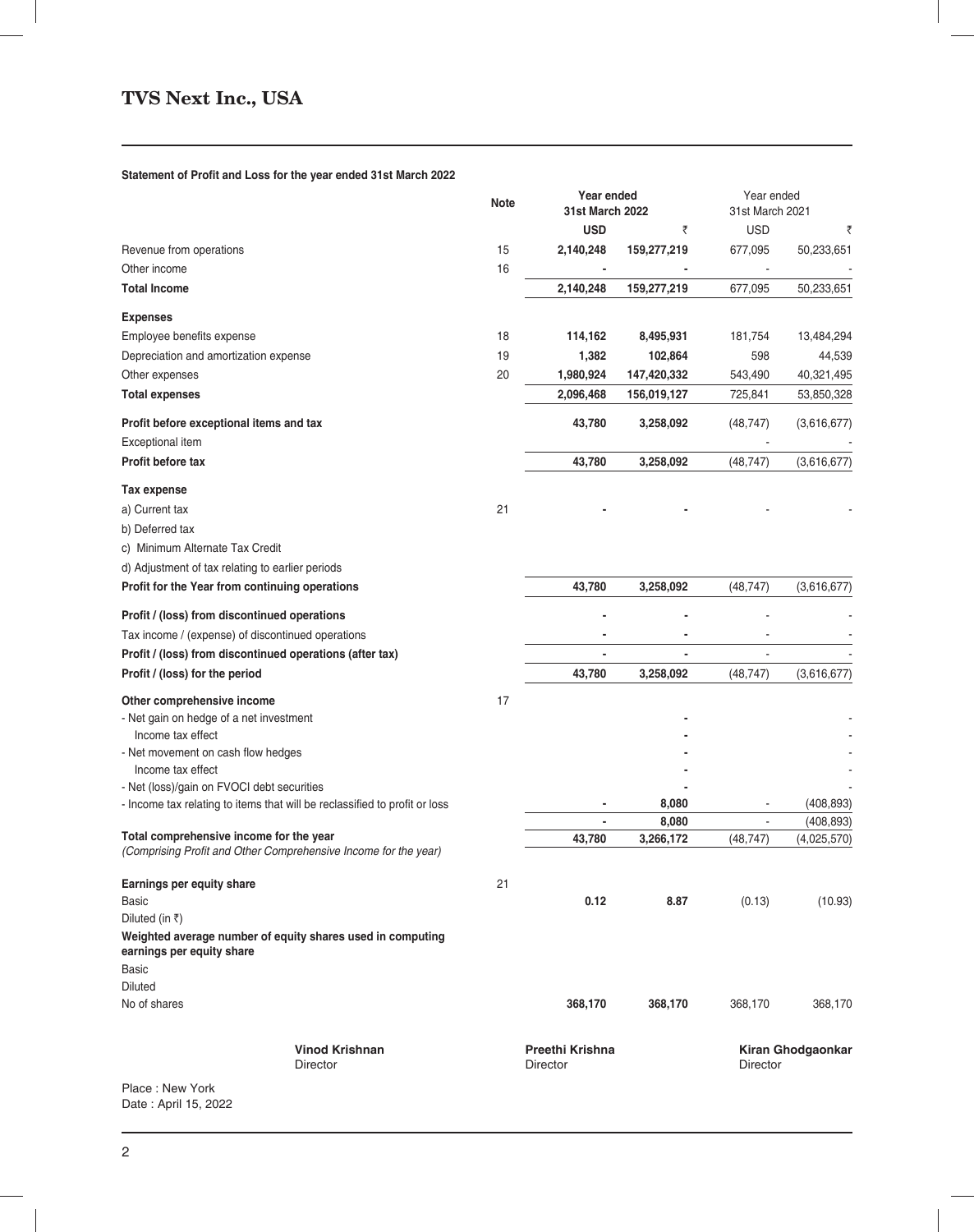## **Statements of Changes in Equity for the year ended 31st March 2022**

**A. Equity Share Capital**

| Amount                   |                    |
|--------------------------|--------------------|
| <b>USD</b>               |                    |
|                          | 368,170 26,920,590 |
|                          | ۰                  |
|                          | 368,170 26,920,590 |
| $\overline{\phantom{a}}$ | 986.696            |
|                          | 368,170 27,907,286 |
|                          |                    |

**B. Other Equity**

| <b>Particulars</b>                                     | <b>Notes</b> | <b>Reserves and Surplus</b><br><b>Retained Earnings</b> |           | <b>Accumulated other</b><br>comprehensive income<br><b>Foreign currency</b><br>translation reserve |        | Total      |           |
|--------------------------------------------------------|--------------|---------------------------------------------------------|-----------|----------------------------------------------------------------------------------------------------|--------|------------|-----------|
|                                                        |              |                                                         |           |                                                                                                    |        |            |           |
|                                                        |              | <b>USD</b>                                              | ₹         | <b>USD</b>                                                                                         | ₹      | <b>USD</b> | ₹         |
| <b>Balances at 1st April 2021</b>                      | 13           | 14,713                                                  | 1,023,488 | $\blacksquare$                                                                                     | 52,336 | 14,713     | 1,075,824 |
| Restatement of opening balance                         |              |                                                         | 91,764    |                                                                                                    |        |            | 91,764    |
| Profit for the year                                    |              | 43,780                                                  | 3,258,092 | $\blacksquare$                                                                                     |        | 43,780     | 3,258,092 |
| Other comprehensive income                             | 26           | ۰                                                       |           | $\blacksquare$                                                                                     | 8.080  | ٠          | 8,080     |
| Transferred from Retained earnings to general reserves |              | ٠                                                       | ٠         | $\overline{\phantom{a}}$                                                                           | ۰      |            | ۰         |
| <b>Dividends</b>                                       | 14           | ٠                                                       |           | $\blacksquare$                                                                                     |        |            | ٠         |
| Balances at 31st March 2022                            |              | 58,493                                                  | 4,373,344 | $\blacksquare$                                                                                     | 60.416 | 58.493     | 4,433,760 |

| <b>Particulars</b>                                     |              | <b>Reserves and Surplus</b><br><b>Retained Earnings</b> |             | <b>Accumulated other</b><br>comprehensive income<br><b>Foreign currency</b><br>translation reserve |            | Total                    |             |
|--------------------------------------------------------|--------------|---------------------------------------------------------|-------------|----------------------------------------------------------------------------------------------------|------------|--------------------------|-------------|
|                                                        | <b>Notes</b> |                                                         |             |                                                                                                    |            |                          |             |
|                                                        |              | <b>USD</b>                                              | ₹           | <b>USD</b>                                                                                         |            | <b>USD</b>               | ₹           |
| Balances at 1st April 2020                             | 13           | 63.460                                                  | 4,322,989   | ٠                                                                                                  | 461.229    | 63.460                   | 4,784,218   |
| <b>Restatement of opening balance</b>                  |              |                                                         | 317,177     |                                                                                                    |            |                          | 317,177     |
| Profit for the year                                    |              | (48.747)                                                | (3,616,677) | ٠                                                                                                  |            | (48, 747)                | (3,616,677) |
| Other comprehensive income                             | 26           |                                                         |             | ٠                                                                                                  | (408, 893) | $\overline{\phantom{a}}$ | (408, 893)  |
| Transferred from Retained earnings to general reserves |              |                                                         |             |                                                                                                    |            |                          | ٠           |
| <b>Dividends</b>                                       | 14           | ۰                                                       |             |                                                                                                    |            |                          |             |
| <b>Balances at 31st March 2021</b>                     |              | 14,713                                                  | 1,023,488   | $\overline{\phantom{a}}$                                                                           | 52,336     | 14,713                   | 1,075,824   |

Director Director Director

 **Vinod Krishnan Ning Arithmetic Preethi Krishna Ning Arithmetic River Circle Circle Circle Circle Circle Circle Circle Circle Circle Circle Circle Circle Circle Circle Circle Circle Circle Circle Circle Circle Circle Circ** 

Place : New York Date : April 15, 2022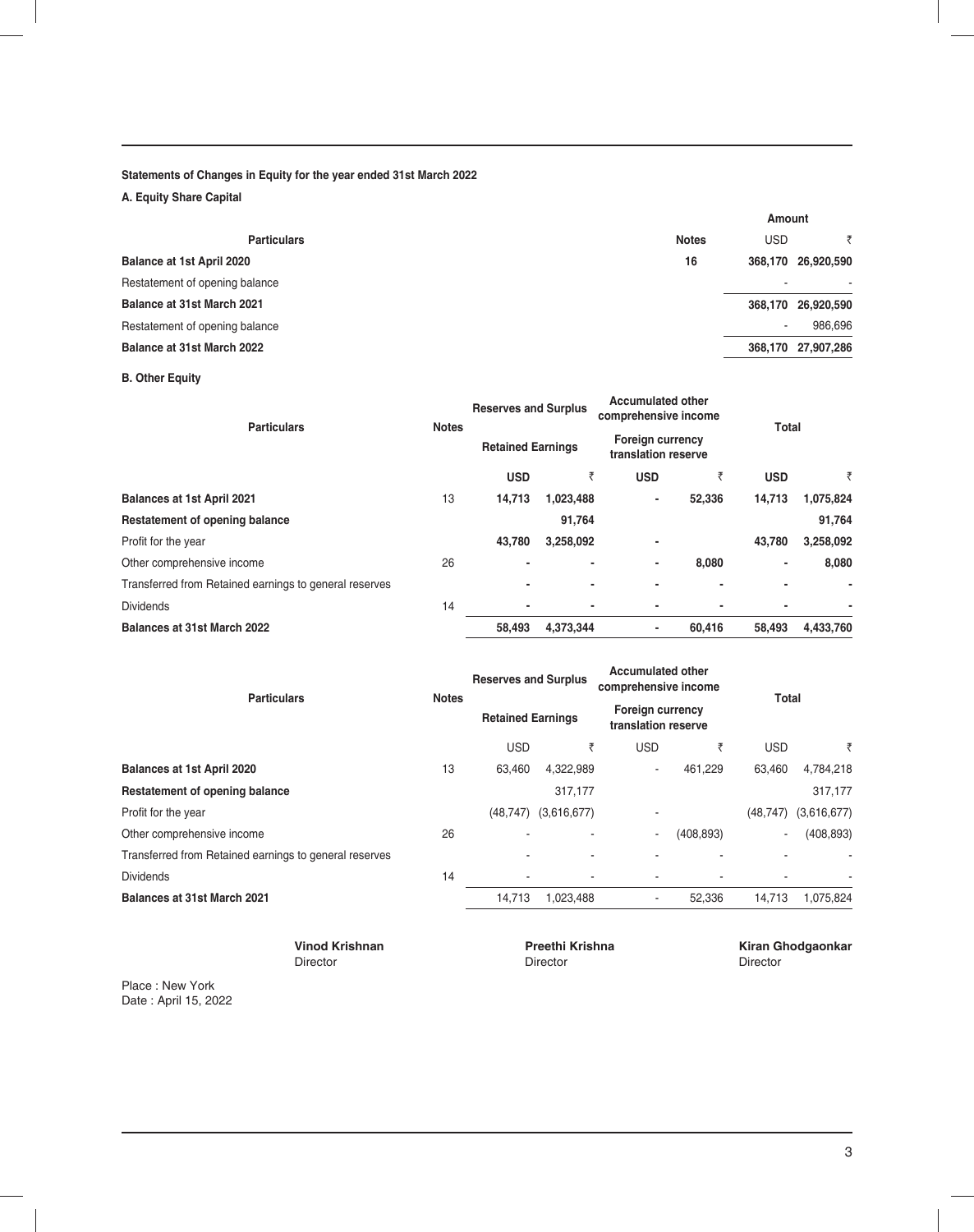## **Cash Flow Statement for the year ended 31st March 2022**

|                                                                                                          | Year ended<br>31st March 2022 |                | Year ended<br>31st March 2021 |                   |
|----------------------------------------------------------------------------------------------------------|-------------------------------|----------------|-------------------------------|-------------------|
|                                                                                                          | <b>USD</b>                    | ₹              | <b>USD</b>                    | ₹                 |
| A. Cash flows from operating activities                                                                  |                               |                |                               |                   |
| Profit before tax<br>Adjustments to reconcile net income to net cash provided by operating<br>activities | 43,780                        | 3,258,092      | (48, 747)                     | (3,616,677)       |
| Depreciation and amortization                                                                            | 1,382                         | 102,864        | 598                           | 44,539            |
| Operating profit before working capital changes                                                          | 45,162                        | 3,360,956      | (48, 149)                     | (3,572,138)       |
| <b>Adjustments for:</b>                                                                                  |                               |                |                               |                   |
| Decrease in trade payables                                                                               | 74,984                        | 7,635,614      | 20,303                        | (122, 580)        |
| (Decrease) / increase in other current liabilities                                                       | (1,609)                       | (32, 510)      | (3,575)                       | (345, 341)        |
| (Increase) / Decrease in trade receivables                                                               | 87,493                        | 4,981,162      | 73,208                        | 6,917,399         |
| (Increase) / Decrease in other non-current assets                                                        | 4,740                         | 271,821        | 2,370                         | 252,779           |
| (Increase) / decrease in other current assets                                                            | (388, 220)                    | (29, 438, 778) | 22,000                        | 1,668,503         |
| Cash from / (used) in operating activities                                                               | (222, 612)                    | (16, 582, 691) | 114,306                       | 8,370,760         |
| Direct taxes paid, net                                                                                   |                               |                |                               |                   |
| Net cash from / (used) in operating activities before extraordinary item                                 | (177, 450)                    | (13, 221, 735) | 66,157                        | 4,798,622         |
| Net cash from / (used) in operating activities                                                           | (177, 450)                    | (13, 221, 735) | 66,157                        | 4,798,622         |
| B. Cash flow from investing activities                                                                   |                               |                |                               |                   |
| Purchase of assets (including capital work-in-progress and capital<br>advances)                          | (2, 562)                      | (194, 169)     |                               |                   |
| Net cash from / (used) in investing activities                                                           | (2, 562)                      | (194, 169)     | L.                            |                   |
| C. Cash flow from financing activities                                                                   |                               |                |                               |                   |
| Exchange difference on account of translation of foreign currency cash and<br>cash equivalents (4)       |                               | 1,041,365      |                               | (887,000)         |
| Net cash generated from financing activities                                                             | $\overline{\phantom{a}}$      | 1,041,365      |                               | (887,000)         |
| D. Net cash flows during the year                                                                        | (180, 012)                    | (12, 374, 539) | 66,157                        | 3,911,622         |
| E. Cash and cash equivalents at the beginning                                                            | 474,005                       | 34,659,247     | 407,848                       | 30,747,625        |
| G. Cash and cash equivalents at the end                                                                  | 293,994                       | 22,284,708     | 474,005                       | 34,659,247        |
| Cash and cash equivalents comprise of:                                                                   |                               |                |                               |                   |
| Cash on hand                                                                                             |                               |                |                               |                   |
| Balances with banks in current accounts                                                                  | 293,994                       | 22,284,708     | 474,005                       | 34,659,247        |
| Cash and cash equivalents as per note 20                                                                 |                               |                |                               |                   |
| <b>Vinod Krishnan</b><br>Director                                                                        | Preethi Krishna<br>Director   |                | Director                      | Kiran Ghodgaonkar |

Place : New York Date : April 15, 2022

- 1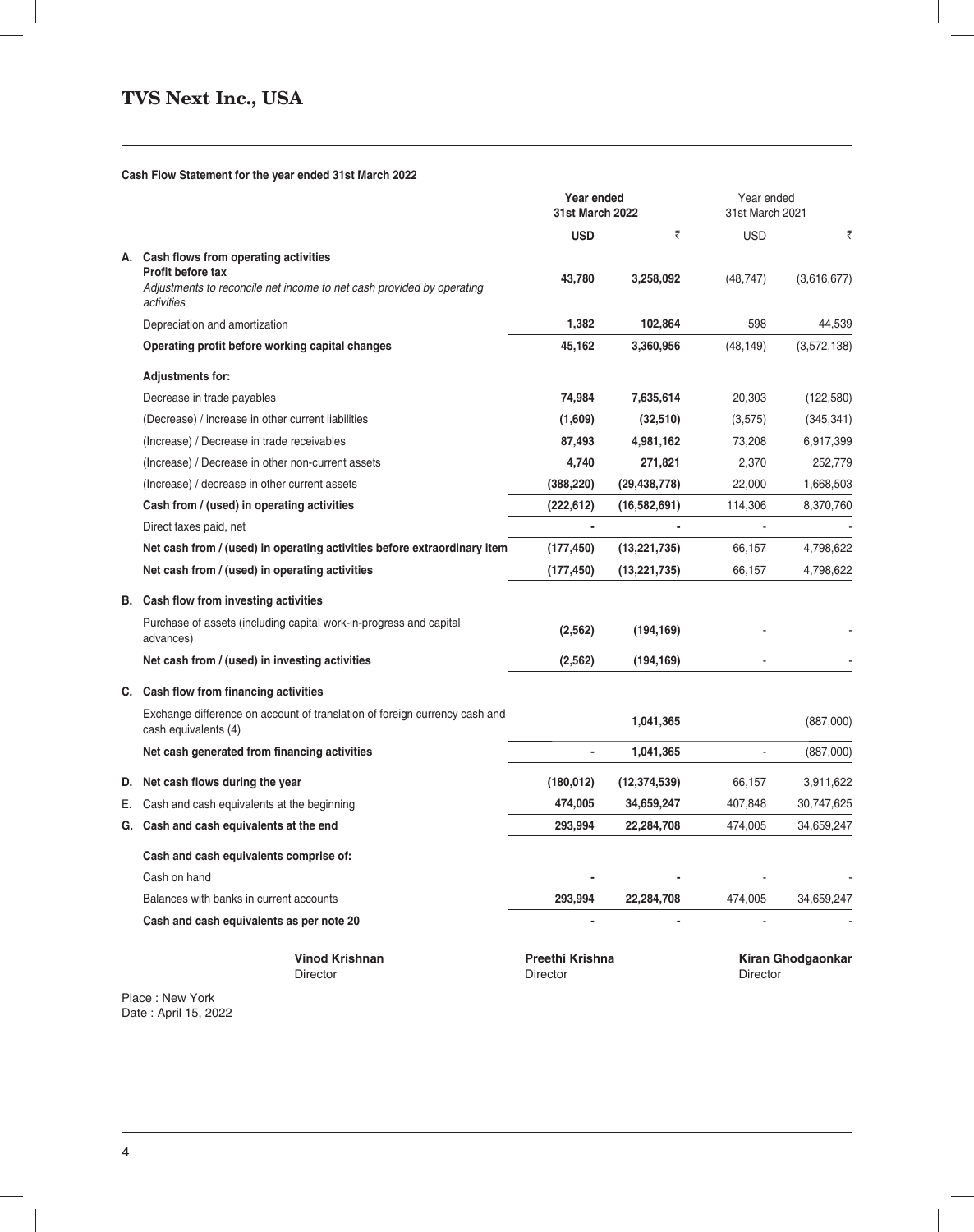# **NOTES TO FINANCIAL STATEMENTS FOR THE YEAR ENDED 31ST MARCH 2022**

**5 Property, plant and equipment**

|                                         | <b>Tangible Assets</b>   |          |                                            |                |                          |                |                |           |  |
|-----------------------------------------|--------------------------|----------|--------------------------------------------|----------------|--------------------------|----------------|----------------|-----------|--|
|                                         |                          |          | Plant and Equipment Furniture and fixtures |                | <b>Office Equipments</b> |                | Total          |           |  |
| <b>Gross block</b>                      | <b>USD</b>               | ₹        | <b>USD</b>                                 | ₹              | <b>USD</b>               | ₹              | <b>USD</b>     | ₹         |  |
| As at 01st April 2020                   | 3,405                    | 256,735  | 314                                        | 23,672         | 7,091                    | 534,574        | 10,810         | 814,981   |  |
| Additions (refer note a below)          |                          |          |                                            |                |                          |                |                |           |  |
| Disposal                                |                          |          |                                            |                |                          |                |                |           |  |
| Restatement of opening balance          |                          | (7, 731) | $\blacksquare$                             | (713)          |                          | (16,096)       |                | (24, 539) |  |
| - Transfer                              | $\overline{\phantom{a}}$ |          | $\blacksquare$                             |                | $\blacksquare$           |                |                |           |  |
| As at 31st March 2021                   | 3,405                    | 249,004  | 314                                        | 22,960         | 7,091                    | 518,478        | 10,810         | 790,442   |  |
| Additions                               | 2,562                    | 194,169  | L.                                         |                |                          | $\overline{a}$ | 2,562          | 194,169   |  |
| Disposal                                |                          |          |                                            | ÷,             |                          |                |                |           |  |
| Restatement of opening balance          |                          | 9,127    |                                            | 842            |                          | 19,003         |                | 28,971    |  |
| - Transfer                              | ä,                       |          | ä,                                         | ÷,             | ÷,                       |                |                |           |  |
| As at 31st March 2022                   | 5,967                    | 452,300  | 314                                        | 23,801         | 7,091                    | 537,481        | 13,372         | 1,013,582 |  |
| Accumulated depreciation / amortisation |                          |          |                                            |                |                          |                |                |           |  |
| As at 01st April 2020                   | 668                      | 50,370   | 67                                         | 5,050          | 1,909                    | 143,881        | 2,644          | 199,301   |  |
| For the year                            | 223                      | 16,609   | 16                                         | 1,192          | 359                      | 26,738         | 598            | 44,539    |  |
| Deduction on disposal                   |                          |          |                                            |                |                          |                |                |           |  |
| Other Adjustments                       |                          |          |                                            |                |                          |                |                |           |  |
| - Transfer                              |                          |          |                                            |                |                          |                |                |           |  |
| Restatement of opening balance          |                          | (1,517)  | ä,                                         | (152)          |                          | (4, 333)       |                | (6,002)   |  |
| Restatement of Current year dep.        |                          | (304)    | ä,                                         | (20)           | $\blacksquare$           | (450)          | $\overline{a}$ | (774)     |  |
| - Impairment loss/(reversal)            |                          |          | $\blacksquare$                             | $\blacksquare$ | $\blacksquare$           |                |                |           |  |
| As at 31st March 2021                   | 891                      | 65,158   | 83                                         | 6,069          | 2,268                    | 165,836        | 3,242          | 237,063   |  |
| For the year                            | 905                      | 67,366   | 17                                         | 1,265          | 460                      | 34,233         | 1,382          | 102,864   |  |
| Impairment for the year                 |                          |          |                                            |                |                          |                |                | L.        |  |
| Deduction on sale or discards           |                          |          |                                            |                |                          |                |                |           |  |
| Other Adjustments                       |                          |          |                                            |                |                          |                |                |           |  |
| Restatement of opening balance          |                          | (1, 158) |                                            | (108)          | ÷,                       | (2,948)        |                | (4,215)   |  |
| Restatement of Current year dep.        |                          | 4,796    | ä,                                         | 354            |                          | 9,662          | ä,             | 14,812    |  |
| - Impairment loss / (reversal)          | $\overline{a}$           |          | $\overline{a}$                             |                | $\blacksquare$           |                | ÷,             |           |  |
| As at 31st March 2022                   | 1,796                    | 136,162  | 100                                        | 7,580          | 2,728                    | 206,782        | 4,624          | 350,524   |  |
| Net block                               |                          |          |                                            |                |                          |                |                |           |  |
| As at 31st March 2021                   | 2,514                    | 183,846  | 231                                        | 16,891         | 4,823                    | 352,642        | 7,568          | 553,379   |  |
| As at 31st March 2022                   | 4,171                    | 316,138  | 214                                        | 16,221         | 4,363                    | 330,699        | 8,747          | 663,058   |  |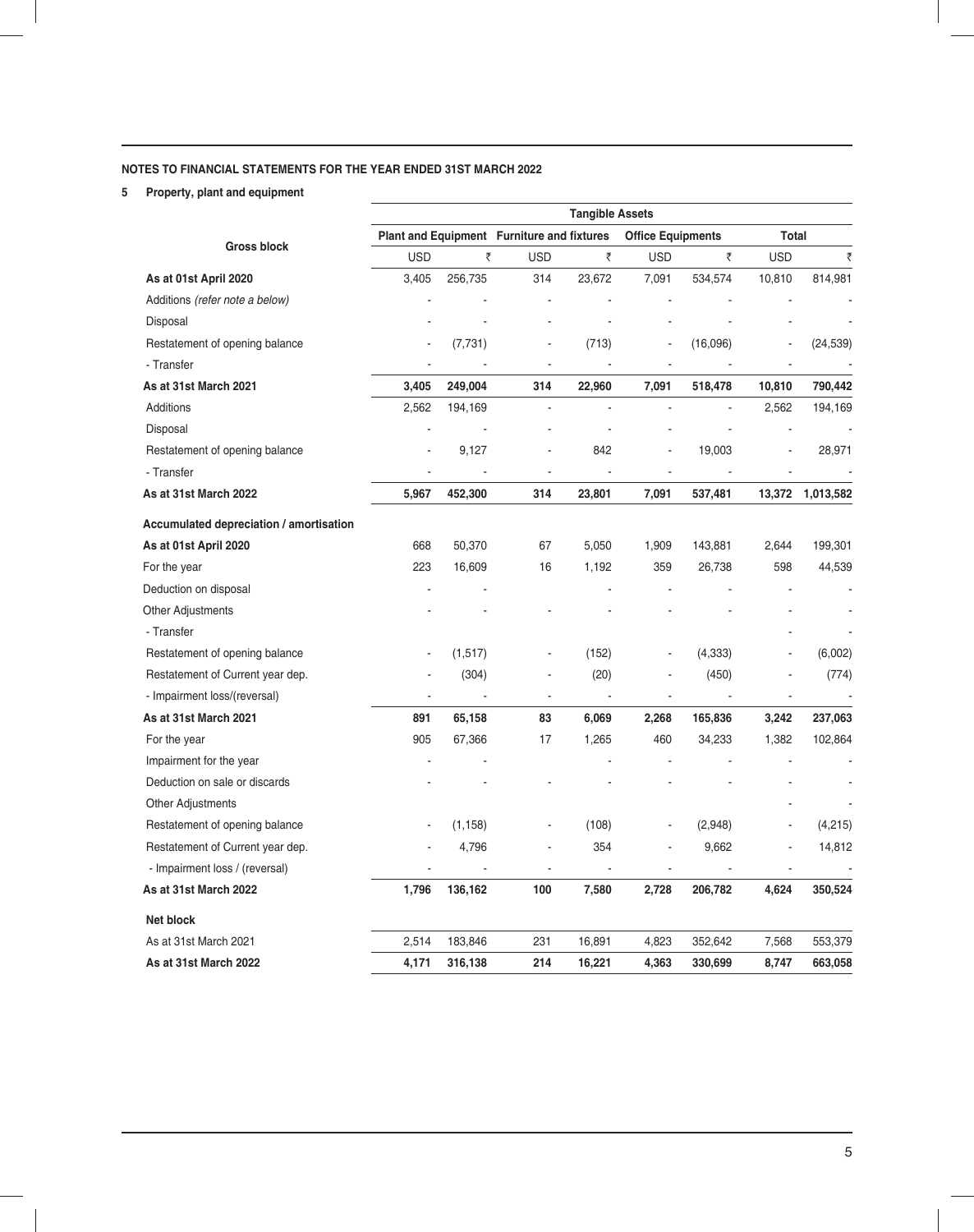# **6 OTHER FINANCIAL ASSETS (UNSECURED CONSIDERED GOOD UNLESS OTHERWISE STATED)**

|   |                                                                                              | As at 31st March 2022 |   | As at 31st March 2021    |                       |                          |                       |                       |            |                    |
|---|----------------------------------------------------------------------------------------------|-----------------------|---|--------------------------|-----------------------|--------------------------|-----------------------|-----------------------|------------|--------------------|
|   |                                                                                              | Long-term             |   |                          | Short-term            |                          | Long-term             |                       | Short-term |                    |
|   |                                                                                              | <b>USD</b>            |   | ₹                        | <b>USD</b>            | ₹                        | <b>USD</b>            | ₹                     | <b>USD</b> | ₹                  |
|   | Security deposits                                                                            |                       |   | $\overline{\phantom{a}}$ |                       |                          |                       |                       |            |                    |
|   | Advances recoverable                                                                         |                       |   | $\overline{\phantom{a}}$ |                       | 14,033 1,063,726         | 4,740                 | 346,607               | 4,371      | 319,640            |
|   |                                                                                              |                       |   | $\blacksquare$           |                       | 14,033 1,063,726         | 4,740                 | 346,607               | 4,371      | 319,640            |
|   |                                                                                              |                       |   |                          | As at 31st March 2022 |                          |                       | As at 31st March 2021 |            |                    |
|   |                                                                                              | Long-term             |   |                          | Short-term            |                          | Long-term             |                       | Short-term |                    |
|   |                                                                                              | <b>USD</b>            | ₹ |                          | <b>USD</b>            | ₹                        | <b>USD</b>            | ₹                     | <b>USD</b> | ₹                  |
|   | Assets for current tax (net)                                                                 |                       |   |                          |                       |                          |                       |                       |            |                    |
|   | Advance Income-tax (net of provision for taxation<br>31st March 2021: \$27,905)              | 27,905 2,115,191      |   |                          |                       |                          |                       | 27,905 2,040,405      |            |                    |
|   |                                                                                              | 27,905 2,115,191      |   |                          |                       | $\overline{\phantom{a}}$ |                       | 27,905 2,040,405      |            |                    |
|   |                                                                                              |                       |   |                          |                       |                          |                       |                       |            |                    |
|   |                                                                                              |                       |   |                          | As at 31st March 2022 |                          | As at 31st March 2021 |                       |            |                    |
|   |                                                                                              | Long-term             |   |                          | Short-term            |                          | Long-term             |                       | Short-term |                    |
|   |                                                                                              | <b>USD</b>            | ₹ |                          | <b>USD</b>            | ₹                        | <b>USD</b>            | ₹                     | <b>USD</b> | ₹                  |
| 8 | <b>OTHER ASSETS</b>                                                                          |                       |   |                          |                       |                          |                       |                       |            |                    |
|   | (Unsecured, considered good)                                                                 |                       |   |                          |                       |                          |                       |                       |            |                    |
|   | Less: Provision for doubtful debts-others                                                    |                       |   |                          |                       |                          |                       |                       |            |                    |
|   | Prepaid expenses                                                                             |                       |   |                          | 8,872                 | 672,493                  |                       |                       |            |                    |
|   | Others (Unbilled Revenue)                                                                    |                       |   |                          |                       | 369,686 28,022,199       |                       |                       |            |                    |
|   | Unamortised portion of leasehold land                                                        |                       |   |                          |                       |                          |                       |                       |            |                    |
|   |                                                                                              |                       |   |                          |                       | 378,558 28,694,692       |                       |                       |            |                    |
| 9 | <b>TRADE RECEIVABLES</b>                                                                     |                       |   |                          |                       |                          |                       |                       |            |                    |
|   | (Unsecured, considered good unless otherwise stated)                                         |                       |   |                          |                       |                          |                       |                       |            |                    |
|   | Trade receivables (Also refer note 47(f))                                                    |                       |   |                          |                       |                          |                       |                       |            |                    |
|   | i) Outstanding for a period not exceeding 6 months from<br>the date they are due for payment |                       |   |                          |                       | 528,491 40,059,655       |                       |                       |            | 615,985 45,040,817 |
|   |                                                                                              |                       |   |                          |                       | 528,491 40,059,655       |                       |                       |            | 615,985 45,040,817 |
|   | Doubtful                                                                                     |                       |   |                          |                       |                          |                       |                       |            |                    |
|   | Less: Provision for bad and doubtful debts                                                   |                       |   |                          |                       |                          |                       |                       |            |                    |
|   |                                                                                              |                       |   |                          |                       | 528,491 40,059,655       |                       |                       |            | 615,985 45,040,817 |
|   | Movements in the provision for impairment of<br>receivables                                  |                       |   |                          |                       |                          |                       |                       |            |                    |
|   | <b>Opening Balance</b>                                                                       |                       |   |                          |                       | 528,491 40,059,655       |                       |                       |            | 689,192 37,523,483 |
|   | Amount written off (uncollectable)                                                           |                       |   |                          |                       |                          |                       |                       |            |                    |
|   | Impairment loss                                                                              |                       |   |                          |                       |                          |                       |                       |            |                    |
|   | <b>Closing balance</b>                                                                       |                       |   |                          |                       | 528,491 40,059,655       |                       |                       |            | 689,192 37,523,483 |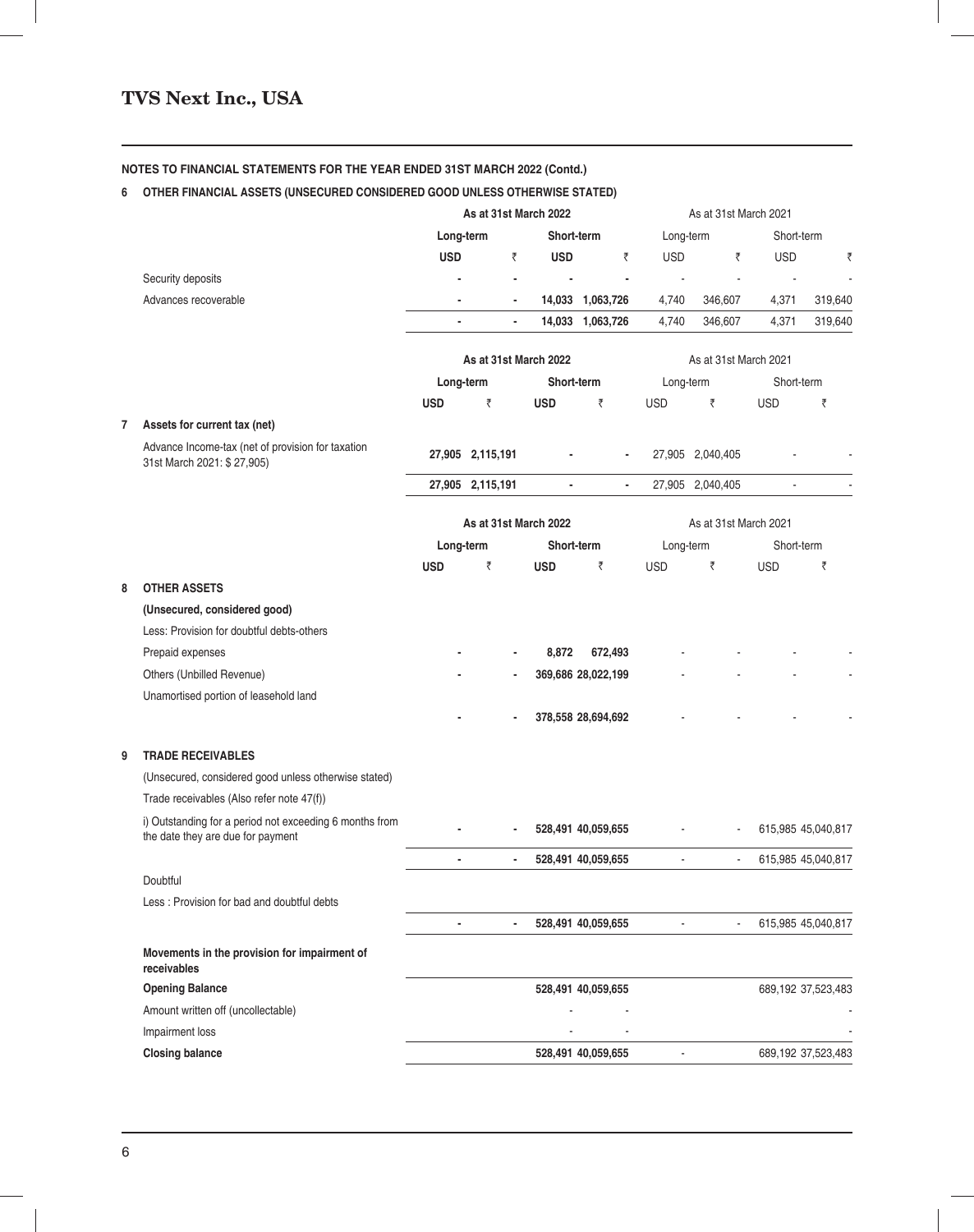|    |                                                                                                          |            | As at 31st March 2022    |                        |                    |                   | As at 31st March 2021  |                    |
|----|----------------------------------------------------------------------------------------------------------|------------|--------------------------|------------------------|--------------------|-------------------|------------------------|--------------------|
|    |                                                                                                          | Long-term  |                          | Short-term             |                    | Long-term         |                        | Short-term         |
|    |                                                                                                          | <b>USD</b> | ₹                        | <b>USD</b>             | ₹                  | <b>USD</b>        | ₹<br><b>USD</b>        | ₹                  |
| 10 | <b>CASH AND BANK BALANCES</b>                                                                            |            |                          |                        |                    |                   |                        |                    |
|    | Cash and cash equivalents                                                                                |            |                          |                        |                    |                   |                        |                    |
|    | Balances with banks in current accounts                                                                  |            |                          | 293,994 22,284,708     |                    |                   |                        | 474,005 34,659,247 |
|    | (A)                                                                                                      | ٠          |                          | 293,994 22,284,708     |                    | $\blacksquare$    | $\blacksquare$         | 474,005 34,659,247 |
|    |                                                                                                          |            |                          | 293,994 22,284,708     |                    | L.                |                        | 474,005 34,659,247 |
|    | Other bank balances                                                                                      |            |                          |                        |                    |                   |                        |                    |
|    | Balance with banks other than mentioned above                                                            | 10,000     | 758,000                  |                        |                    | 10,000<br>731,200 |                        |                    |
|    |                                                                                                          |            |                          |                        |                    |                   |                        |                    |
|    |                                                                                                          |            |                          | As at                  |                    |                   | As at                  |                    |
|    |                                                                                                          |            |                          | <b>31st March 2022</b> |                    |                   | <b>31st March 2021</b> |                    |
|    |                                                                                                          |            | <b>Number</b>            | <b>USD</b>             | ₹                  | <b>Number</b>     | <b>USD</b>             | ₹                  |
|    | <b>11 SHARE CAPITAL</b>                                                                                  |            |                          |                        |                    |                   |                        |                    |
|    | Authorised                                                                                               |            |                          |                        |                    |                   |                        |                    |
|    | 60,000 Common Shares                                                                                     |            | 60,000                   |                        | 368,170 27,907,286 | 60,000            | 368,170                | 26,920,590         |
|    |                                                                                                          |            | 60,000                   |                        | 368,170 27,907,286 | 60,000            |                        | 368,170 26,920,590 |
|    | Issued, subscribed and fully paid up                                                                     |            |                          |                        |                    |                   |                        |                    |
|    | 20,000 common shares of USD 1/- each fully paid up<br>34817 Common Shares of USD 10/- each fully paid up |            |                          |                        | 368,170 27,907,286 |                   |                        | 368,170 26,920,590 |
|    |                                                                                                          |            | $\overline{\phantom{a}}$ |                        | 368,170 27,907,286 |                   |                        | 368,170 26,920,590 |
|    | a) There were no movement in the share capital during the<br>current and previous year.                  |            |                          |                        |                    |                   |                        |                    |
|    | b) Shareholders holding more than 5% of the aggregate shares<br>in the Company                           |            |                          |                        |                    |                   |                        |                    |
|    |                                                                                                          |            |                          | Nos.                   | % holding          |                   | Nos.                   | % holding          |
|    | <b>TVS Next Limited</b>                                                                                  |            |                          | 368,170                | 100.00%            |                   | 368,170                | 100.00%            |
|    |                                                                                                          |            |                          | 368,170                | 100.00%            |                   | 368,170                | 100.00%            |

The Company' s capital management objectives are:

- to ensure the Company's ability to continue as a going concern

- to provide an adequate return to shareholders

by pricing products and services commensurately with the level of risk

For the purpose of the Company's capital management, capital includes issued equity capital and all other equity reserves attributable to the equity holders of the parent. The primary objective of the Group's capital management is to maximise the shareholder value.

Management assesses the Company's capital requirements in order to maintain an efficient overall financing structure while avoiding excessive leverage. The Company manages the capital structure and makes adjustments to it in the light of changes in economic conditions and the risk characteristics of the underlying assets. In order to maintain or adjust the capital structure, the Company may adjust the amount of dividends paid to shareholders, return capital to shareholders, issue new shares, or sell assets to reduce debt. The amounts managed as capital by the Company for the reporting periods under review are summarised as follows: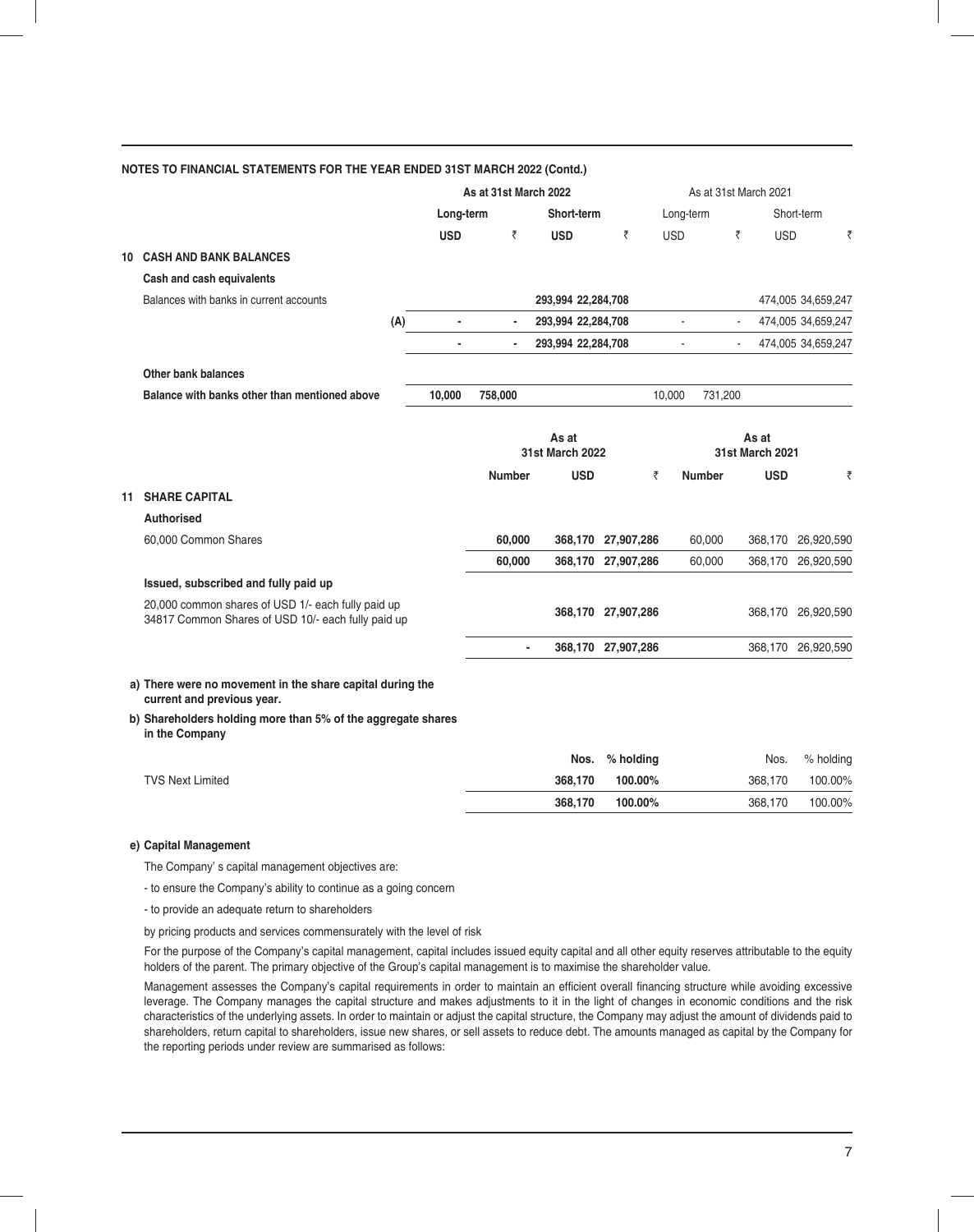|  |                                                                     | As at<br><b>31st March 2022</b> |                          |            | As at<br>31st March 2021   |                          |                                    |                    |
|--|---------------------------------------------------------------------|---------------------------------|--------------------------|------------|----------------------------|--------------------------|------------------------------------|--------------------|
|  |                                                                     | Long-term                       |                          | Short-term |                            | Long-term                | Short-term                         |                    |
|  |                                                                     | <b>USD</b>                      | ₹                        | <b>USD</b> | ₹                          | <b>USD</b>               | ₹<br><b>USD</b>                    | ₹                  |
|  | <b>12 TRADE PAYABLES</b>                                            |                                 |                          |            |                            |                          |                                    |                    |
|  | Dues to micro and small enterprises<br>(also, refer note (a) below) |                                 |                          |            |                            |                          |                                    |                    |
|  | Dues to others                                                      |                                 |                          |            |                            |                          |                                    |                    |
|  | Trade payables-class A                                              |                                 |                          |            |                            |                          |                                    |                    |
|  | Trade payables                                                      |                                 |                          |            | 803,290 60,889,402         |                          |                                    | 728,307 53,253,788 |
|  |                                                                     | $\blacksquare$                  | $\overline{\phantom{a}}$ |            | 803,290 60,889,402         | $\Box$                   | $\blacksquare$                     | 728,307 53,253,788 |
|  | <b>13 OTHER FINANCIAL LIABILITIES</b>                               |                                 |                          |            |                            |                          |                                    |                    |
|  | Non statutory dues                                                  |                                 |                          | 16,367     | 1,240,594                  |                          | 8,061                              | 589,450            |
|  | Outstanding liabilities                                             |                                 |                          |            |                            |                          |                                    |                    |
|  |                                                                     | L.                              |                          | 16,367     | 1,240,594                  | $\overline{\phantom{a}}$ | 8,061<br>$\mathbf{r}$              | 589,450            |
|  | <b>14 OTHER CURRENT LIABILITIES</b>                                 |                                 |                          |            |                            |                          |                                    |                    |
|  | Customer advances                                                   |                                 |                          |            |                            |                          |                                    |                    |
|  | Statutory dues                                                      |                                 |                          | 15,409     | 1,167,988                  |                          | 25,323                             | 1,851,642          |
|  | Others (Government Grant due with in<br>one year)                   |                                 |                          |            |                            |                          |                                    |                    |
|  |                                                                     | $\overline{\phantom{a}}$        | ÷.                       | 15,409     | 1,167,988                  | $\blacksquare$           | $\overline{\phantom{a}}$<br>25,323 | 1,851,642          |
|  |                                                                     |                                 |                          |            | Year ended 31st March 2022 |                          | Year ended 31st March 2021         |                    |
|  |                                                                     |                                 |                          |            | <b>USD</b>                 | ₹                        | <b>USD</b>                         | ₹                  |
|  | <b>15 REVENUE FROM OPERATIONS</b>                                   |                                 |                          |            |                            |                          |                                    |                    |
|  | Sale of service                                                     |                                 |                          |            |                            |                          |                                    |                    |
|  | <b>Domestic Sales</b>                                               |                                 |                          |            | 2,140,248                  | 159,277,219              | 677,095                            | 50,233,651         |
|  | <b>Export Sales</b>                                                 |                                 |                          |            |                            |                          | $\overline{\phantom{a}}$           |                    |
|  | Revenue from operations (Gross)                                     |                                 |                          |            | 2,140,248                  | 159,277,219              | 677,095                            | 50,233,651         |
|  | <b>16 OTHER INCOME</b>                                              |                                 |                          |            |                            |                          |                                    |                    |
|  | Interest Income                                                     |                                 |                          |            |                            |                          |                                    |                    |
|  | Net foreign exchange gain                                           |                                 |                          |            |                            |                          |                                    |                    |
|  | Miscellaneous Income                                                |                                 |                          |            |                            |                          |                                    |                    |
|  | Profit on Sale of Assets                                            |                                 |                          |            |                            |                          |                                    |                    |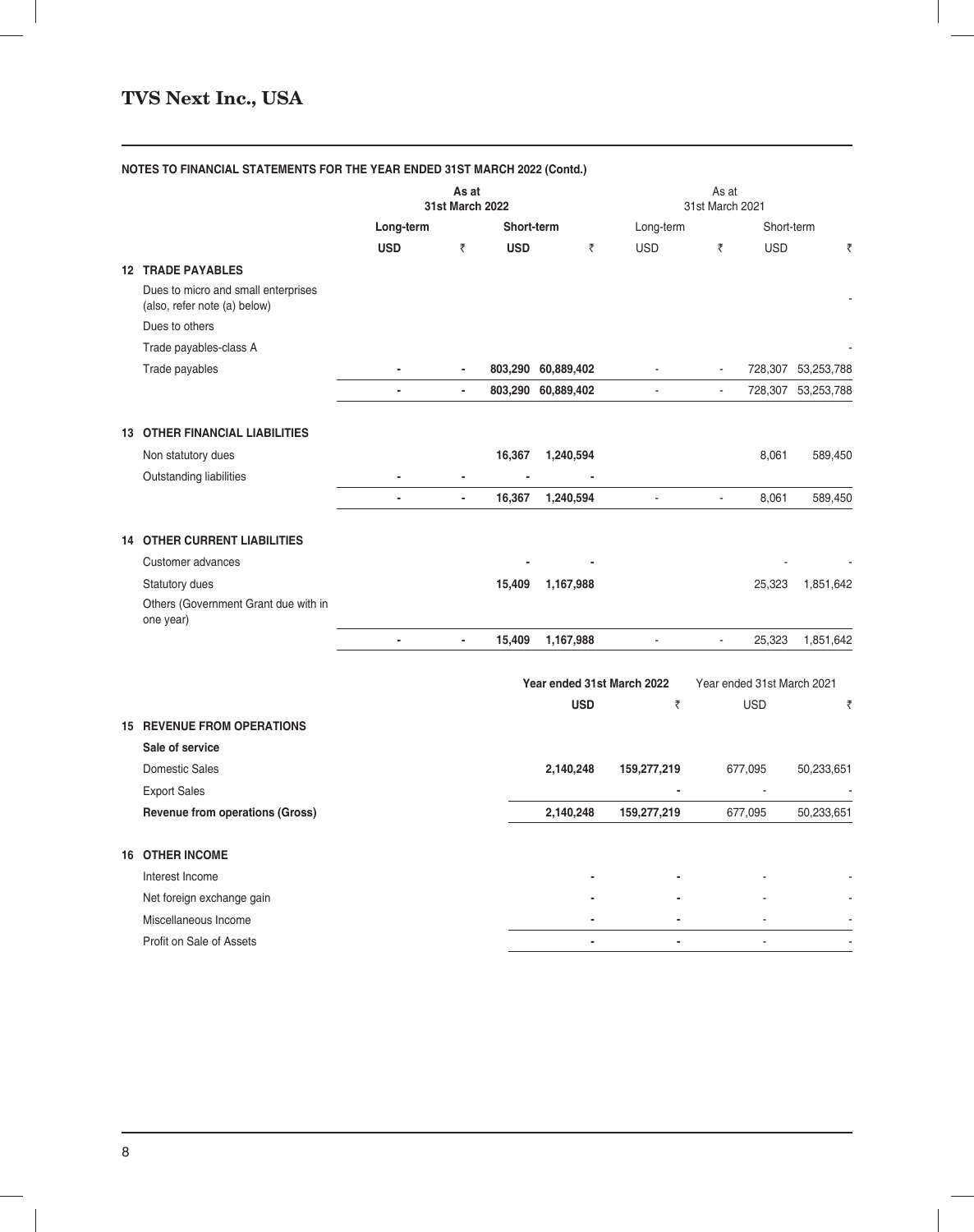| <b>USD</b><br><b>USD</b><br>₹<br>₹<br>17 Other Comprehensive Income<br>Other Comprehensive Income shall be classified into<br>i) Items that will not be reclassified to profit or loss<br>- Re-measurement gains (losses) on defined benefit plans<br>Income tax effect<br>- Revaluation of land and buildings<br>Income tax effect<br>- Net (loss)/gain on FVOCI equity securities<br>Income tax effect<br>ii) Items that will be reclassified to profit or loss<br>Exchange differences on translation of foreign operations<br>8,080<br>(408, 893)<br>Income tax effect<br>- Net movement on cash flow hedges<br>Income tax effect<br>- Net (loss)/gain on FVOCI debt securities<br>Income tax effect<br>8,080<br>(408, 893)<br><b>EMPLOYEE BENEFITS EXPENSE</b><br>83,223<br>Salaries and wages<br>6,193,451<br>172,719<br>12,814,042<br>Staff welfare expenses<br>30,939<br>2,302,480<br>9,034<br>670,252<br>114,162<br>181,754<br>13,484,294<br>8,495,931<br><b>19 DEPRECIATION AND AMORTIZATION EXPENSE</b><br>1,382<br>Depreciation of tangible assets<br>102,864<br>598<br>44,539<br>Amortization of intangible assets<br>1,382<br>102,864<br>598<br>44,539<br><b>OTHER EXPENSES</b><br>20<br>Rent<br>2,250<br>1,050<br>77,900<br>167,445<br>1,127<br>83,890<br>2,918<br>216,486<br>Rates & taxes [excluding taxes on Income]<br>12,374<br>920,861<br>14,820<br>1,099,469<br>Insurance<br>Repairs and maintenance<br>- Building<br>1,793,632<br>133,482,103<br>471,575<br>Sub-contract expenses<br>34,986,112<br><b>Travel Expenses</b><br>48,500<br>3,609,404<br>Postage & Telecom Expenses<br>1,629<br>121,228<br>108,860<br>1,467<br>24,576<br>Consultancy<br>1,828,973<br>4,750<br>352,384 |    |                     | Year ended 31st March 2022 |         | Year ended 31st March 2021 |         |
|---------------------------------------------------------------------------------------------------------------------------------------------------------------------------------------------------------------------------------------------------------------------------------------------------------------------------------------------------------------------------------------------------------------------------------------------------------------------------------------------------------------------------------------------------------------------------------------------------------------------------------------------------------------------------------------------------------------------------------------------------------------------------------------------------------------------------------------------------------------------------------------------------------------------------------------------------------------------------------------------------------------------------------------------------------------------------------------------------------------------------------------------------------------------------------------------------------------------------------------------------------------------------------------------------------------------------------------------------------------------------------------------------------------------------------------------------------------------------------------------------------------------------------------------------------------------------------------------------------------------------------------------------------------------------------------------------------|----|---------------------|----------------------------|---------|----------------------------|---------|
|                                                                                                                                                                                                                                                                                                                                                                                                                                                                                                                                                                                                                                                                                                                                                                                                                                                                                                                                                                                                                                                                                                                                                                                                                                                                                                                                                                                                                                                                                                                                                                                                                                                                                                         |    |                     |                            |         |                            |         |
|                                                                                                                                                                                                                                                                                                                                                                                                                                                                                                                                                                                                                                                                                                                                                                                                                                                                                                                                                                                                                                                                                                                                                                                                                                                                                                                                                                                                                                                                                                                                                                                                                                                                                                         |    |                     |                            |         |                            |         |
|                                                                                                                                                                                                                                                                                                                                                                                                                                                                                                                                                                                                                                                                                                                                                                                                                                                                                                                                                                                                                                                                                                                                                                                                                                                                                                                                                                                                                                                                                                                                                                                                                                                                                                         |    |                     |                            |         |                            |         |
|                                                                                                                                                                                                                                                                                                                                                                                                                                                                                                                                                                                                                                                                                                                                                                                                                                                                                                                                                                                                                                                                                                                                                                                                                                                                                                                                                                                                                                                                                                                                                                                                                                                                                                         |    |                     |                            |         |                            |         |
|                                                                                                                                                                                                                                                                                                                                                                                                                                                                                                                                                                                                                                                                                                                                                                                                                                                                                                                                                                                                                                                                                                                                                                                                                                                                                                                                                                                                                                                                                                                                                                                                                                                                                                         |    |                     |                            |         |                            |         |
|                                                                                                                                                                                                                                                                                                                                                                                                                                                                                                                                                                                                                                                                                                                                                                                                                                                                                                                                                                                                                                                                                                                                                                                                                                                                                                                                                                                                                                                                                                                                                                                                                                                                                                         |    |                     |                            |         |                            |         |
|                                                                                                                                                                                                                                                                                                                                                                                                                                                                                                                                                                                                                                                                                                                                                                                                                                                                                                                                                                                                                                                                                                                                                                                                                                                                                                                                                                                                                                                                                                                                                                                                                                                                                                         |    |                     |                            |         |                            |         |
|                                                                                                                                                                                                                                                                                                                                                                                                                                                                                                                                                                                                                                                                                                                                                                                                                                                                                                                                                                                                                                                                                                                                                                                                                                                                                                                                                                                                                                                                                                                                                                                                                                                                                                         |    |                     |                            |         |                            |         |
|                                                                                                                                                                                                                                                                                                                                                                                                                                                                                                                                                                                                                                                                                                                                                                                                                                                                                                                                                                                                                                                                                                                                                                                                                                                                                                                                                                                                                                                                                                                                                                                                                                                                                                         |    |                     |                            |         |                            |         |
|                                                                                                                                                                                                                                                                                                                                                                                                                                                                                                                                                                                                                                                                                                                                                                                                                                                                                                                                                                                                                                                                                                                                                                                                                                                                                                                                                                                                                                                                                                                                                                                                                                                                                                         |    |                     |                            |         |                            |         |
|                                                                                                                                                                                                                                                                                                                                                                                                                                                                                                                                                                                                                                                                                                                                                                                                                                                                                                                                                                                                                                                                                                                                                                                                                                                                                                                                                                                                                                                                                                                                                                                                                                                                                                         |    |                     |                            |         |                            |         |
|                                                                                                                                                                                                                                                                                                                                                                                                                                                                                                                                                                                                                                                                                                                                                                                                                                                                                                                                                                                                                                                                                                                                                                                                                                                                                                                                                                                                                                                                                                                                                                                                                                                                                                         |    |                     |                            |         |                            |         |
|                                                                                                                                                                                                                                                                                                                                                                                                                                                                                                                                                                                                                                                                                                                                                                                                                                                                                                                                                                                                                                                                                                                                                                                                                                                                                                                                                                                                                                                                                                                                                                                                                                                                                                         |    |                     |                            |         |                            |         |
|                                                                                                                                                                                                                                                                                                                                                                                                                                                                                                                                                                                                                                                                                                                                                                                                                                                                                                                                                                                                                                                                                                                                                                                                                                                                                                                                                                                                                                                                                                                                                                                                                                                                                                         |    |                     |                            |         |                            |         |
|                                                                                                                                                                                                                                                                                                                                                                                                                                                                                                                                                                                                                                                                                                                                                                                                                                                                                                                                                                                                                                                                                                                                                                                                                                                                                                                                                                                                                                                                                                                                                                                                                                                                                                         |    |                     |                            |         |                            |         |
|                                                                                                                                                                                                                                                                                                                                                                                                                                                                                                                                                                                                                                                                                                                                                                                                                                                                                                                                                                                                                                                                                                                                                                                                                                                                                                                                                                                                                                                                                                                                                                                                                                                                                                         |    |                     |                            |         |                            |         |
|                                                                                                                                                                                                                                                                                                                                                                                                                                                                                                                                                                                                                                                                                                                                                                                                                                                                                                                                                                                                                                                                                                                                                                                                                                                                                                                                                                                                                                                                                                                                                                                                                                                                                                         |    |                     |                            |         |                            |         |
|                                                                                                                                                                                                                                                                                                                                                                                                                                                                                                                                                                                                                                                                                                                                                                                                                                                                                                                                                                                                                                                                                                                                                                                                                                                                                                                                                                                                                                                                                                                                                                                                                                                                                                         |    |                     |                            |         |                            |         |
|                                                                                                                                                                                                                                                                                                                                                                                                                                                                                                                                                                                                                                                                                                                                                                                                                                                                                                                                                                                                                                                                                                                                                                                                                                                                                                                                                                                                                                                                                                                                                                                                                                                                                                         | 18 |                     |                            |         |                            |         |
|                                                                                                                                                                                                                                                                                                                                                                                                                                                                                                                                                                                                                                                                                                                                                                                                                                                                                                                                                                                                                                                                                                                                                                                                                                                                                                                                                                                                                                                                                                                                                                                                                                                                                                         |    |                     |                            |         |                            |         |
|                                                                                                                                                                                                                                                                                                                                                                                                                                                                                                                                                                                                                                                                                                                                                                                                                                                                                                                                                                                                                                                                                                                                                                                                                                                                                                                                                                                                                                                                                                                                                                                                                                                                                                         |    |                     |                            |         |                            |         |
|                                                                                                                                                                                                                                                                                                                                                                                                                                                                                                                                                                                                                                                                                                                                                                                                                                                                                                                                                                                                                                                                                                                                                                                                                                                                                                                                                                                                                                                                                                                                                                                                                                                                                                         |    |                     |                            |         |                            |         |
|                                                                                                                                                                                                                                                                                                                                                                                                                                                                                                                                                                                                                                                                                                                                                                                                                                                                                                                                                                                                                                                                                                                                                                                                                                                                                                                                                                                                                                                                                                                                                                                                                                                                                                         |    |                     |                            |         |                            |         |
|                                                                                                                                                                                                                                                                                                                                                                                                                                                                                                                                                                                                                                                                                                                                                                                                                                                                                                                                                                                                                                                                                                                                                                                                                                                                                                                                                                                                                                                                                                                                                                                                                                                                                                         |    |                     |                            |         |                            |         |
|                                                                                                                                                                                                                                                                                                                                                                                                                                                                                                                                                                                                                                                                                                                                                                                                                                                                                                                                                                                                                                                                                                                                                                                                                                                                                                                                                                                                                                                                                                                                                                                                                                                                                                         |    |                     |                            |         |                            |         |
|                                                                                                                                                                                                                                                                                                                                                                                                                                                                                                                                                                                                                                                                                                                                                                                                                                                                                                                                                                                                                                                                                                                                                                                                                                                                                                                                                                                                                                                                                                                                                                                                                                                                                                         |    |                     |                            |         |                            |         |
|                                                                                                                                                                                                                                                                                                                                                                                                                                                                                                                                                                                                                                                                                                                                                                                                                                                                                                                                                                                                                                                                                                                                                                                                                                                                                                                                                                                                                                                                                                                                                                                                                                                                                                         |    |                     |                            |         |                            |         |
|                                                                                                                                                                                                                                                                                                                                                                                                                                                                                                                                                                                                                                                                                                                                                                                                                                                                                                                                                                                                                                                                                                                                                                                                                                                                                                                                                                                                                                                                                                                                                                                                                                                                                                         |    |                     |                            |         |                            |         |
|                                                                                                                                                                                                                                                                                                                                                                                                                                                                                                                                                                                                                                                                                                                                                                                                                                                                                                                                                                                                                                                                                                                                                                                                                                                                                                                                                                                                                                                                                                                                                                                                                                                                                                         |    |                     |                            |         |                            |         |
|                                                                                                                                                                                                                                                                                                                                                                                                                                                                                                                                                                                                                                                                                                                                                                                                                                                                                                                                                                                                                                                                                                                                                                                                                                                                                                                                                                                                                                                                                                                                                                                                                                                                                                         |    |                     |                            |         |                            |         |
|                                                                                                                                                                                                                                                                                                                                                                                                                                                                                                                                                                                                                                                                                                                                                                                                                                                                                                                                                                                                                                                                                                                                                                                                                                                                                                                                                                                                                                                                                                                                                                                                                                                                                                         |    |                     |                            |         |                            |         |
|                                                                                                                                                                                                                                                                                                                                                                                                                                                                                                                                                                                                                                                                                                                                                                                                                                                                                                                                                                                                                                                                                                                                                                                                                                                                                                                                                                                                                                                                                                                                                                                                                                                                                                         |    |                     |                            |         |                            |         |
|                                                                                                                                                                                                                                                                                                                                                                                                                                                                                                                                                                                                                                                                                                                                                                                                                                                                                                                                                                                                                                                                                                                                                                                                                                                                                                                                                                                                                                                                                                                                                                                                                                                                                                         |    |                     |                            |         |                            |         |
|                                                                                                                                                                                                                                                                                                                                                                                                                                                                                                                                                                                                                                                                                                                                                                                                                                                                                                                                                                                                                                                                                                                                                                                                                                                                                                                                                                                                                                                                                                                                                                                                                                                                                                         |    |                     |                            |         |                            |         |
|                                                                                                                                                                                                                                                                                                                                                                                                                                                                                                                                                                                                                                                                                                                                                                                                                                                                                                                                                                                                                                                                                                                                                                                                                                                                                                                                                                                                                                                                                                                                                                                                                                                                                                         |    |                     |                            |         |                            |         |
|                                                                                                                                                                                                                                                                                                                                                                                                                                                                                                                                                                                                                                                                                                                                                                                                                                                                                                                                                                                                                                                                                                                                                                                                                                                                                                                                                                                                                                                                                                                                                                                                                                                                                                         |    |                     |                            |         |                            |         |
|                                                                                                                                                                                                                                                                                                                                                                                                                                                                                                                                                                                                                                                                                                                                                                                                                                                                                                                                                                                                                                                                                                                                                                                                                                                                                                                                                                                                                                                                                                                                                                                                                                                                                                         |    | <b>Bank Charges</b> | 1,512                      | 112,517 | 1,676                      | 124,315 |
| <b>Bad Debts</b><br>2,231<br>165,542                                                                                                                                                                                                                                                                                                                                                                                                                                                                                                                                                                                                                                                                                                                                                                                                                                                                                                                                                                                                                                                                                                                                                                                                                                                                                                                                                                                                                                                                                                                                                                                                                                                                    |    |                     |                            |         |                            |         |
| 95,323<br>Miscellaneous expenses<br>7,093,911<br>43,003<br>3,190,427                                                                                                                                                                                                                                                                                                                                                                                                                                                                                                                                                                                                                                                                                                                                                                                                                                                                                                                                                                                                                                                                                                                                                                                                                                                                                                                                                                                                                                                                                                                                                                                                                                    |    |                     |                            |         |                            |         |
| 1,980,924<br>147,420,332<br>543,490<br>40,321,495                                                                                                                                                                                                                                                                                                                                                                                                                                                                                                                                                                                                                                                                                                                                                                                                                                                                                                                                                                                                                                                                                                                                                                                                                                                                                                                                                                                                                                                                                                                                                                                                                                                       |    |                     |                            |         |                            |         |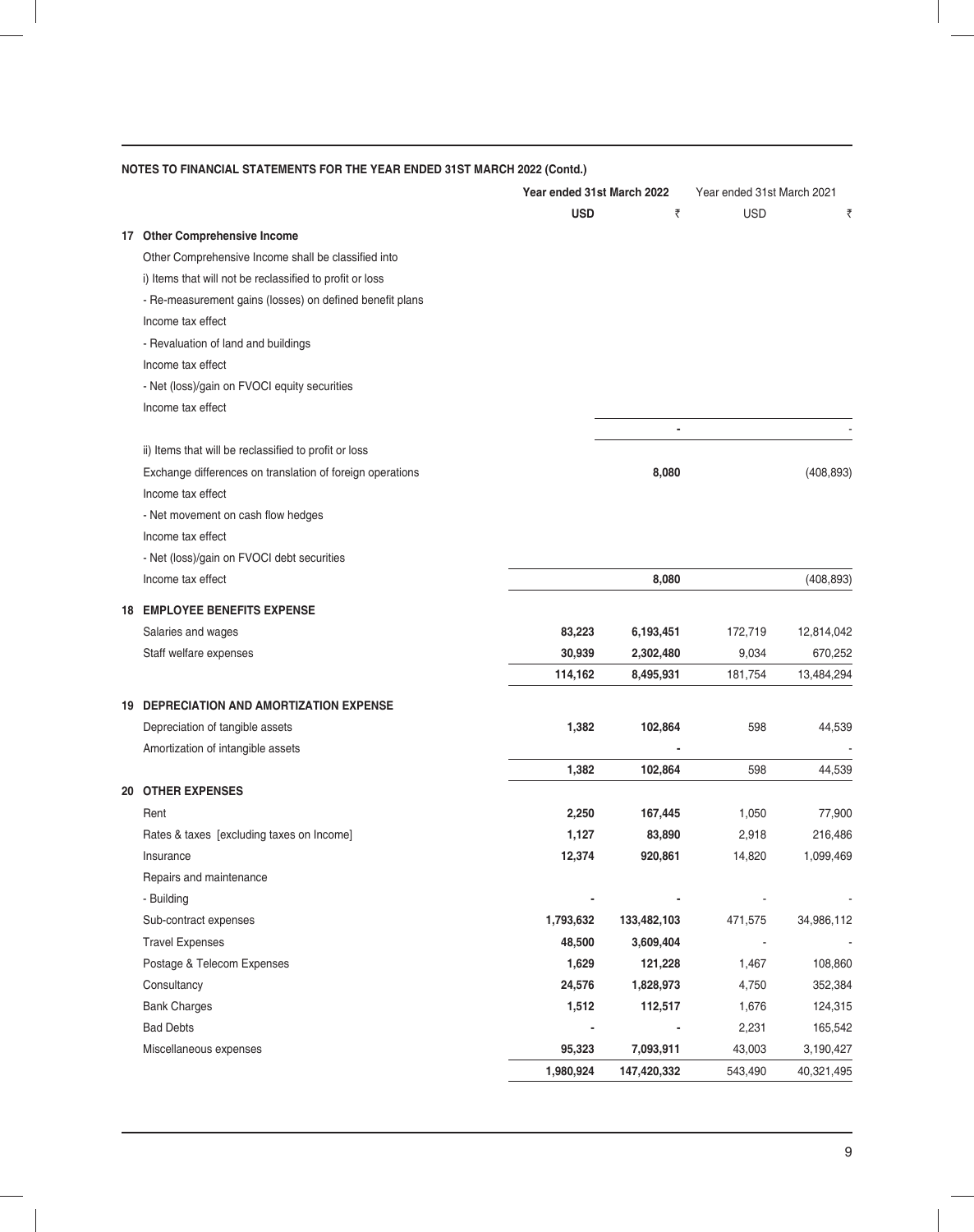| <b>NOTES TO FINANCIAL STATEMENTS FOR THE YEAR ENDED 31ST MARCH 2022 (Contd.)</b> |  |  |  |  |
|----------------------------------------------------------------------------------|--|--|--|--|
|----------------------------------------------------------------------------------|--|--|--|--|

|      |                                                                                                                                                                                                                                                   | Year ended 31st March 2022 |                            | Year ended 31st March 2021 |                            |  |
|------|---------------------------------------------------------------------------------------------------------------------------------------------------------------------------------------------------------------------------------------------------|----------------------------|----------------------------|----------------------------|----------------------------|--|
|      |                                                                                                                                                                                                                                                   | <b>USD</b>                 | ₹                          | <b>USD</b>                 | ₹                          |  |
|      | 21 Income Tax                                                                                                                                                                                                                                     |                            |                            |                            |                            |  |
|      | The major components of income tax expense and the reconciliation of<br>expected tax expense based on the domestic effective tax rate of Sundram<br>Fasteners Limited at 33.99% and the reported tax expense in profit or loss<br>are as follows: |                            |                            |                            |                            |  |
|      | <b>Profit or loss section</b>                                                                                                                                                                                                                     |                            |                            |                            |                            |  |
|      | Accounting profit before tax                                                                                                                                                                                                                      | 43,780                     | 3,258,092                  | (48, 747)                  | (3,616,677)                |  |
|      | Accounting profit before income tax                                                                                                                                                                                                               |                            |                            |                            |                            |  |
| i)   | At India's statutory income tax rate of 30.90% (31 March 2021: 30.90%)                                                                                                                                                                            | 13,528                     | 1,006,750                  | (15,063)                   | (1, 117, 553)              |  |
|      | Tax effect of amounts which are not deductible (taxable) in<br>calculating taxable income:                                                                                                                                                        |                            |                            |                            |                            |  |
| ii)  | Disallowances:                                                                                                                                                                                                                                    |                            |                            |                            |                            |  |
|      | Investments in subsidiaries and joint ventures written-off<br>a)                                                                                                                                                                                  |                            |                            |                            |                            |  |
|      | Other items<br>b)                                                                                                                                                                                                                                 |                            |                            |                            |                            |  |
| iii) | Allowances                                                                                                                                                                                                                                        |                            |                            |                            |                            |  |
|      | Differential inpact on account book depreciation and income tax<br>a)<br>depreciation                                                                                                                                                             |                            |                            |                            |                            |  |
|      | Weighted deduction on research and development expenditure<br>b)                                                                                                                                                                                  |                            |                            |                            |                            |  |
|      | Dividend income from domestic companies<br>C)                                                                                                                                                                                                     |                            |                            |                            |                            |  |
|      | Book profit on sale of investments<br>d)                                                                                                                                                                                                          |                            |                            |                            |                            |  |
|      | Other items<br>e)                                                                                                                                                                                                                                 |                            |                            |                            |                            |  |
| iv)  | Deductions under the provision of Income tax act 1961                                                                                                                                                                                             |                            |                            |                            |                            |  |
| V)   | Adjustments for current tax of previous years                                                                                                                                                                                                     |                            |                            |                            |                            |  |
|      |                                                                                                                                                                                                                                                   | 13,528                     | 1,006,750                  | (15,063)                   | (1, 117, 553)              |  |
|      |                                                                                                                                                                                                                                                   |                            | Year ended 31st March 2022 |                            | Year ended 31st March 2021 |  |
|      |                                                                                                                                                                                                                                                   | <b>USD</b>                 | ₹                          | <b>USD</b>                 | ₹                          |  |
|      | <b>22 EARNINGS PER EQUITY SHARE</b>                                                                                                                                                                                                               |                            |                            |                            |                            |  |
|      | Nominal value of equity shares                                                                                                                                                                                                                    | 1                          |                            | 1                          |                            |  |
|      | Profit attributable to equity shareholders (A)                                                                                                                                                                                                    | 43,780                     | 3,266,172                  | (48, 747)                  | (4,025,570)                |  |
|      | Weighted average number of equity shares outstanding during the year (B)                                                                                                                                                                          |                            |                            |                            |                            |  |
|      | Basic earnings per equity share (A/B) (in $\bar{z}$ )                                                                                                                                                                                             | 0.12                       | 8.87                       | (0.13)                     | (10.93)                    |  |
|      | Dilutive effect on profit (C)                                                                                                                                                                                                                     |                            |                            |                            |                            |  |
|      | (Loss)/profit attributable to equity shareholders for computing diluted EPS<br>$(D) = (A+C)$                                                                                                                                                      |                            |                            |                            |                            |  |
|      | Dilutive effect on weighted average number of equity shares outstanding<br>during the year (E)                                                                                                                                                    |                            |                            |                            |                            |  |
|      | Weighted average number of equity shares for computing diluted EPS<br>$(F) = (B+E)$                                                                                                                                                               |                            |                            |                            |                            |  |

**Diluted earnings per equity share (D/F) (in** ` **)**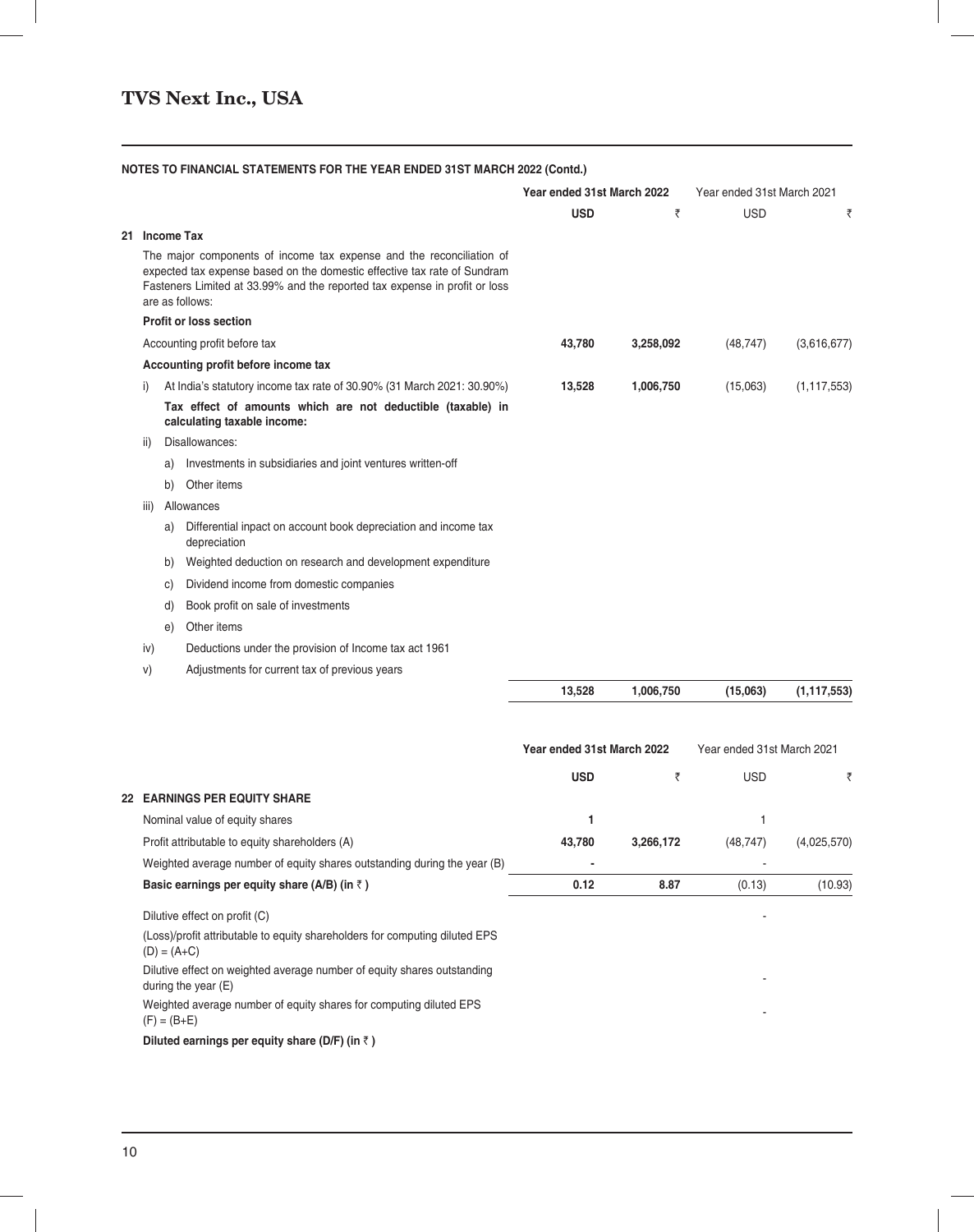**Summary of significant accounting policies and other explanatory information** 

#### **23 RELATED PARTY DISCLOSURES**

**Related Parties :**

#### **(I) Where Control exists:**

#### **(A) Ultimate Holding Company**

1. TVS Sundram Fasteners Private Limited, Chennai, India (from February 4, 2022)

2. TV Sundram Iyengar & Sons Private Limited, Madurai, India (upto February 3, 2022)

#### **(B) Holding Company**

- **1.** TVS Next Limited, Chennai
- 2. Sundram Fasteners Limited
- **Fellow -Subsidiary Companies**

#### **i. Domestic Subsidiary**

- 1. TVS Upasana Limited, Chennai
- 2. Sundram Fasteners Investments Limited, Chennai
- 3. Sundram Non Conventional Energy Systems Limited, Chennai
- 4. Sunfast TVS Limited, Chennai
- 5. TVS Engineering Limited, Chennai

#### **ii. Foreign Subsidiary**

- 1. Cramlington Precision Forge Ltd, United Kingdom
- 2. Sundram Fasteners (Zhejiang) Ltd, Zhejiang , Peoples Republic of China
- 3. Sundram International Inc , Michigan, USA
- 4. Sundram International Ltd, United Kingdom

#### **(II) Other Related Parties with whom transactions have been entered into during the year :**

#### **(A) Key Management Personnel**

Mr Vinod Krishnan - Managing Director

#### **(B) Relatives of Key Management Personnel**

Ms Arundathi Krishna,

#### (C) Enterprise in which Key Management Personnel have significant influence

Nil

**(B**